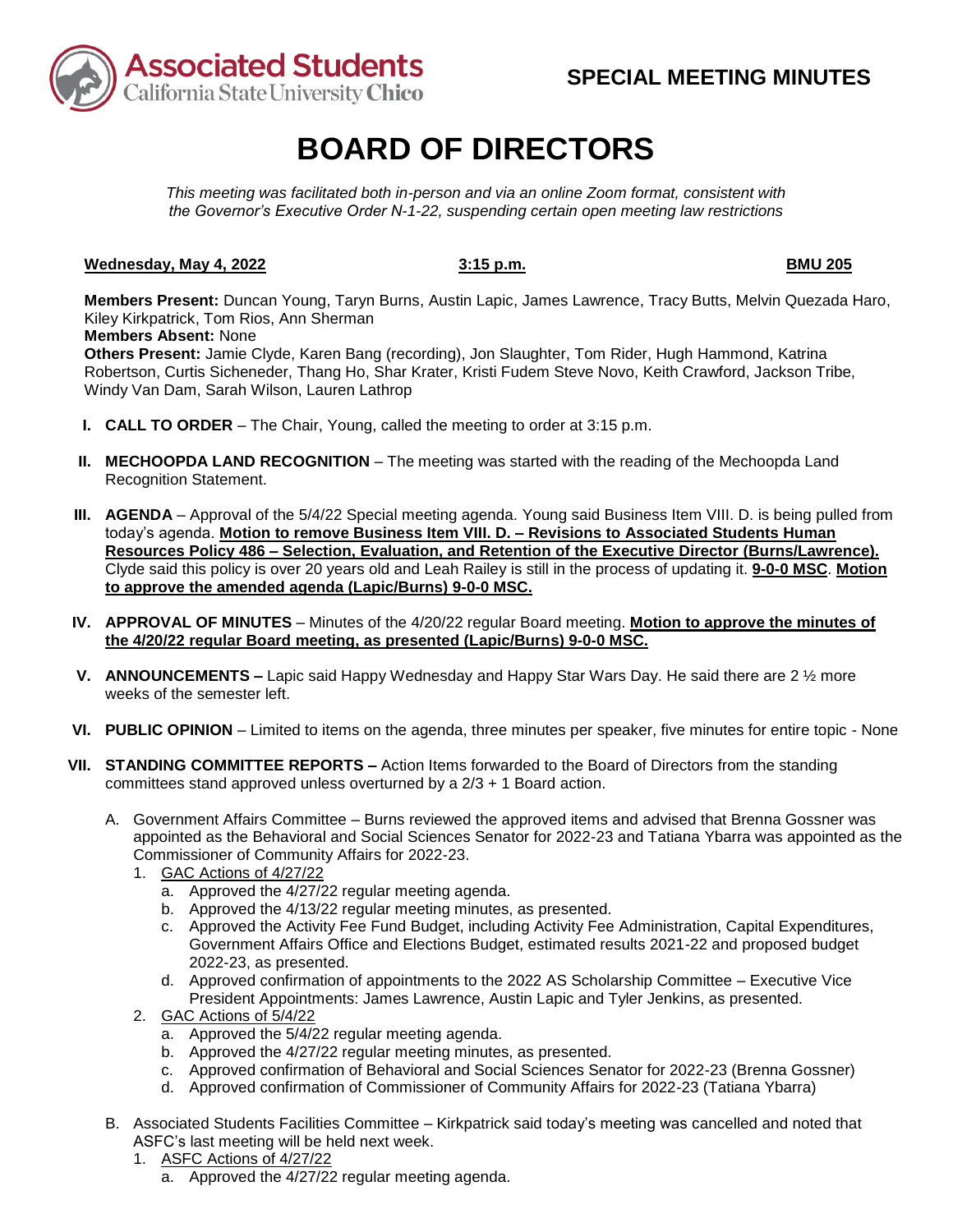- b. Approved the 4/13/22 regular meeting minutes.
- rest over the next two days. C. Associated Students Businesses Committee – Lapic said their last meeting will be held next Monday. He said some of the pre-ordered graduation items will possibly be delayed in arriving due to shipping issues and if not here by Friday, students will be notified. Novo said they received 90 boxes today and are hoping to receive the
	- 1. ASBC Actions of 5/2/22
		- a. Approved the  $5/2/22$  regular meeting agenda.
		- b. Approved the minutes of the 4/4/22, 4/11/22 and 4/18/22 regular meetings, as presented.

### **VIII. BUSINESS**

- A. Action Item: Approval of Associated Students Budget (including Pay Schedule), estimated results 2021-22 and proposed budget 2022-23 - There were no questions or suggested amendments to the  budget. **Motion to approve Associated Students Budget (including Pay Schedule), estimated results 2021-22 and proposed budget 2022-23, as presented (Lapic/Quezada Haro) 9-0-0 MSC.**
- B. Action Item: Approval of 2022 Associated Students We Wills Slaughter said minor language adjustments were made in the Diversity section per Burns suggestion at the last meeting. **Motion to approve 2022 Associated Students We Wills, as presented (Burns/Kirkpatrick) 9-0-0 MSC.**
- C. Information Item: Concur Software Robertson said the Financial Services Office (FSO), with the help of AS IT, has been looking into this software to point our compass in the direction of sustainability and efficiency, noting it would allow FSO to be more paperless, and the corporation overall to be more efficient. She said the Concur software is being used by CSU, Chico for their travel procedures, as well as at 10 other campuses. She advised that Concur would be used for check requests, corporate credit cards, the travel process and also has the ability to talk with NetSuite. Robertson said this was intended to be in the budget numbers but the information wasn't available when the budget was being prepared. She reviewed what the FSO is currently doing manually and said this would help automate that process as well as save time for each area. Robertson said there is a one-time set-up fee of \$11,500, capitalized over three years, and the annual base fee is a little less than \$30,000, but approval is being requested at \$30,000 to allow for a little buffer. Young asked what they are projecting to save time wise. Robertson said she doesn't have the number of hours that would be saved; however, this was run by all the directors and associate directors to confirm they would like to move forward with this purchase. Clyde said it's a technology that affects more than 50% of our organization. She noted the sustainability aspect of it and that a lot of efficiencies are built into it. Clyde said there is also a cancellation policy in the contract allowing the AS to get out of this contract within 30 days if it doesn't provide what we think it should. Young asked if there's a possibility of doing a joint contract with the CSU. Robertson said Ho has been working as the project director on this and the AS has a better deal per unit than the CSU's are currently getting. Ho also noted that Chico State uses PeopleSoft, a different financial system than the AS uses. Projected annualized savings was discussed and Robertson noted that the current 11,000 transactions per year, which are all currently being handled manually, would all be automated and documents wouldn't need to be handed around for signatures. Clyde said what changed her mind regarding purchasing this software is how many people this would affect and that it's a value-added component of many people's jobs. She said when time is being spent manually working on paperwork, the AS is not getting the value they're paying for staff. She noted that using this software would benefit staff and add value to their areas. Clyde said the gamble of this cost is the \$11,000 implementation fee, which she feels is worth the value of our employees and student representatives that travel. Ho said FSO currently scans all documents and that would be completely eliminated. Robertson said it also speaks to staff retention and making people's jobs easier. Rios said the entire University of Wisconsin uses Concur software, and it is well liked, especially for traveling. Young said this sounds like a great time saver. Quezada Haro asked if the cost includes information storage and Ho said the AS would have unlimited storage.